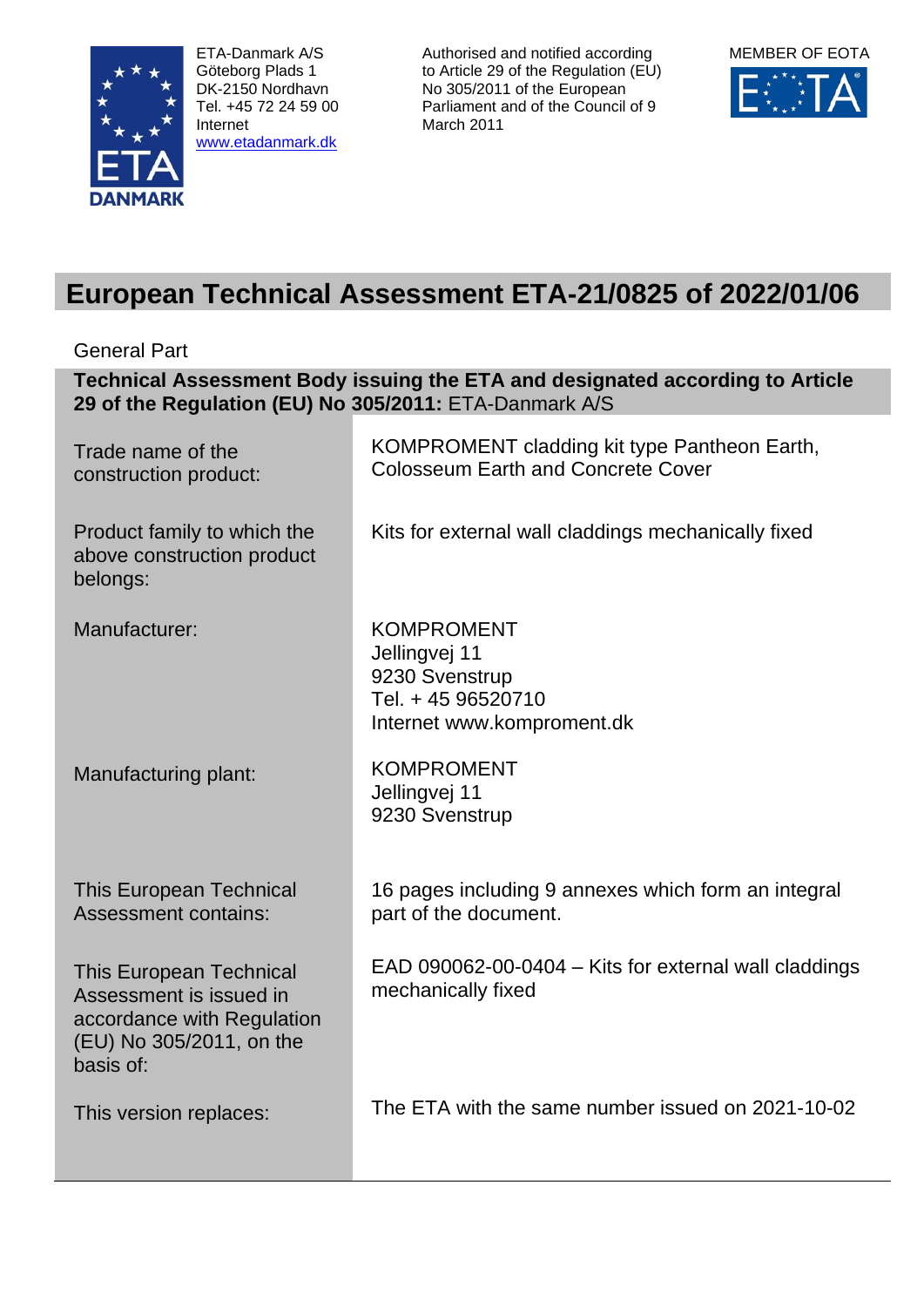Translations of this European Technical Assessment in other languages shall fully correspond to the original issued document and should be identified as such.

Communication of this European Technical Assessment, including transmission by electronic means, shall be in full (excepted the confidential Annex(es) referred to above). However, partial reproduction may be made, with the written consent of the issuing Technical Assessment Body. Any partial reproduction has to be identified as such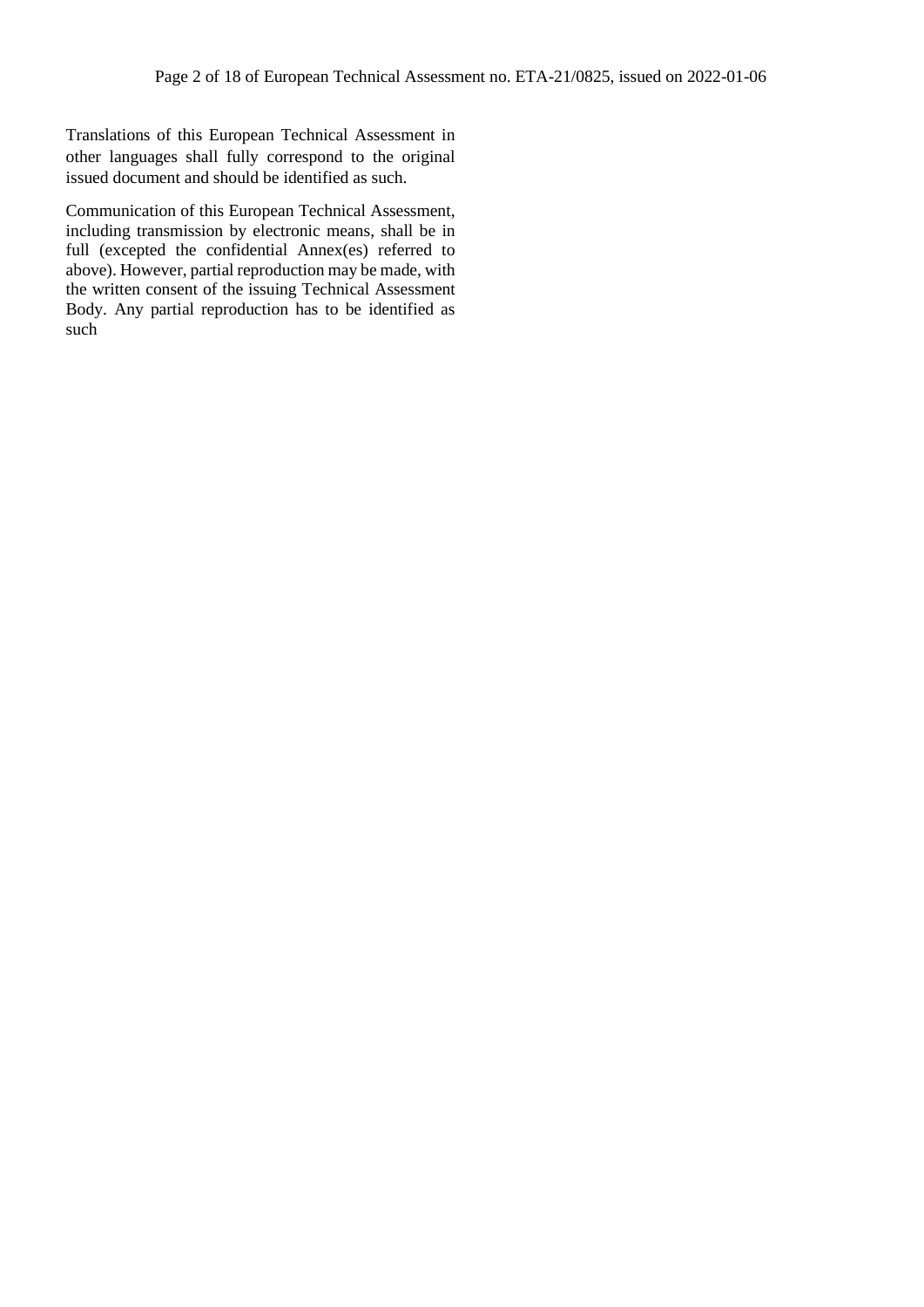# **II SPECIFIC PART OF THE EUROPEAN TECHNICAL ASSESSMENT**

## **1 Technical description of the product**

The KOMPROMENT Cladding kit type Pantheon Earth, Colosseum Earth and Concrete Cover consist of cladding elements that are suspended on the subframe by means of a hook-on arrangement with slotted fixings and the cladding fixings are hook/slot profile and rails or other similar fixings

The kit consists of the following elements:

Subframe:Vertical 25 mm aluminium subframe, 25 mm and horizontal aluminium subframe both alloy AW 6060 according to EN 775.

Screws for fixing the horizontal aluminium subframe to the vertica subframe: 4,8 x 20 mm stainless steel A2 selftapping screws

Support clips for cladding elements: stainless steel clips. Grade 1.4301 in accordance with EN 10088-1 2,5 mm wide and 1,25 mm thick with

Cladding element: Pantheon Earth and Colosseum Earth: 100 % ceramic tiles. CE marked in accordance with EN 1304.

Cladding element Concrete Cover: Concrete tiles. CE marked in accordance with EN 490

Dimensions and material parameters are specified in annex A.

The metal fasteners for fixing the horizontal subframe into the substrate is not a part of the kit

## **2 Specification of the intended use(s) in accordance with the applicable European Assessment Document (hereinafter EAD)**

The construction product KOMPROMENT Cladding kit type Pantheon Earth, Colosseum Earth and Concrete Cover is intended for use as fastening of external wall claddings, in ventilated facades.

The cladding kits are fixed to external vertical walls made of masonry (clay, concrete, or stone), concrete (cast on site or as prefabricated panels), timber or metal frame in new or existing buildings (retrofit)

The façade kit is assessed as a kit family G in accordance with EAD 090062-00-0404.

The verification and assessment methods on which this European Technical Assessment is based lead to the assumption of a working life of 25 years, when installed in the works.

The indications given as to the working life of the construction product cannot be interpreted as a guarantee neither given by the product manufacturer or his representative nor by the Technical Assessment Body issuing an ETA based on the EAD 090062-00-0404 but are regarded only as a means for expressing the expected economically reasonable working life of the product.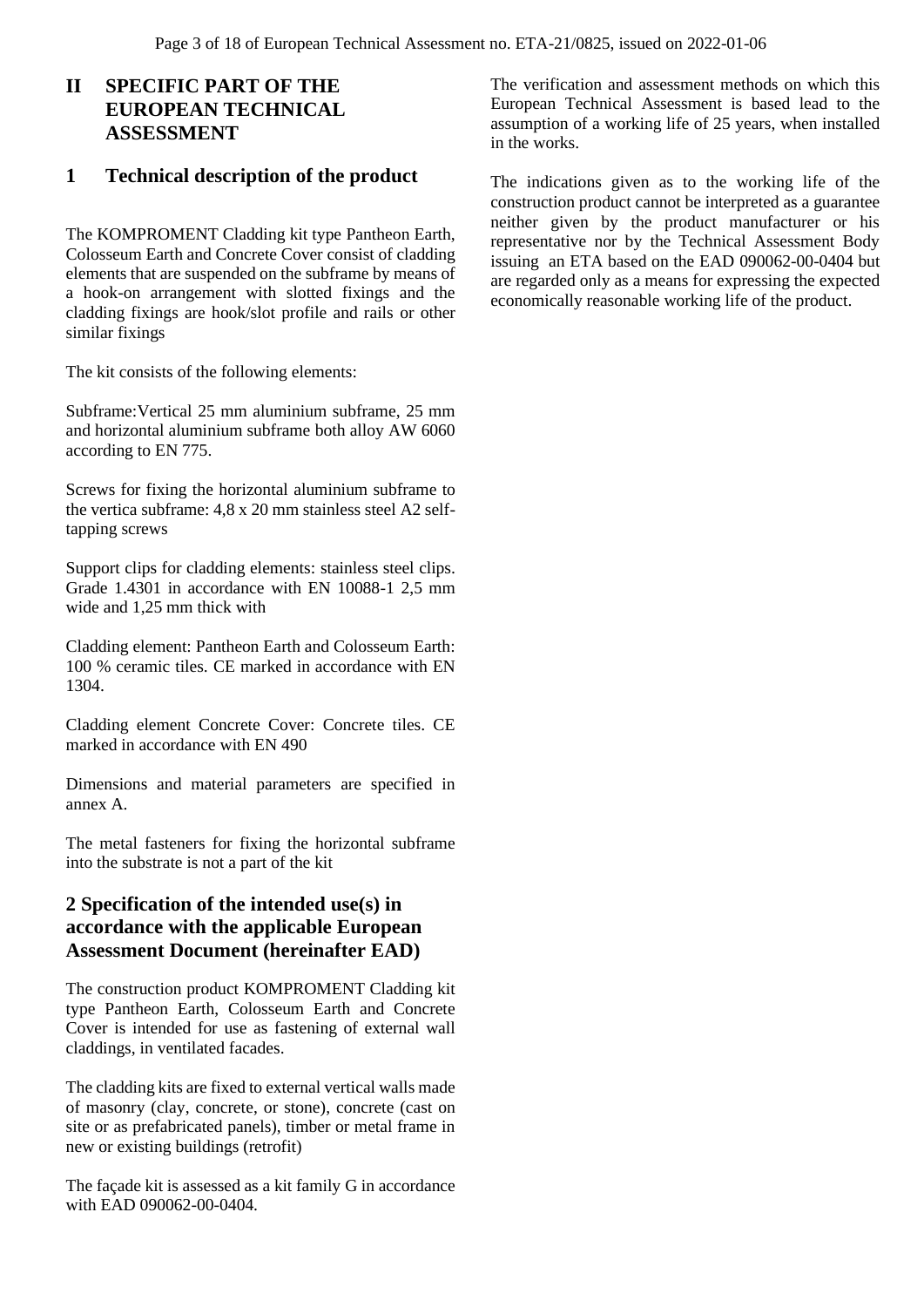# **Characteristic Assessment of characteristic 3.2 Safety in case of fire (BWR 2)** Reaction to fire The metal parts and the clay tiles of the Reaction to fire KOMPROMENT Cladding kit type Pantheon Earth, Colosseum Earth and Concrete Cover are classified as **Euroclass A1** in accordance with EN 13501-1 and Delegated Regulation 2016/364 Façade fire performance **No performance assessed** Propensity to undergo continuous smoldering **Not relevant 3.3 Hygiene, health and the environment (BWR 3)** Watertightness of joints (protection against driving rain) **Not watertight** Water absorption (for non-ventilated facades) **Not relevant** Water vapour permeability (for non-ventilated facades) **Not relevant** Drainability See figures in annex 2 Content, emission and/or release of dangerous substances The cladding kit and its components **does not contain/release dangerous substances** specified in EOTA GD14\* **3.4 Safety and accessibility in use (BWR 4)** Wind load resistance **Colosseum Earth: 1.800 Pa Pantheon Earth: 2.200 Pa Concrete Cover: 2400 Pa No failure occurred. The joints in the tiles did not allow for obtaining higher pressure. The characteristic wind resistance of the kit is governed by the resistance of slot/hinge – see below** Resistance to horizontal point loads **No visible deformation** on any component observed Impact resistance **Kits with Concrete Cover: Impact category II. Kits with Colosseum Earth and Pantheon Earth: No Performance assessed**

# **3 Performance of the product and references to the methods used for its assessment**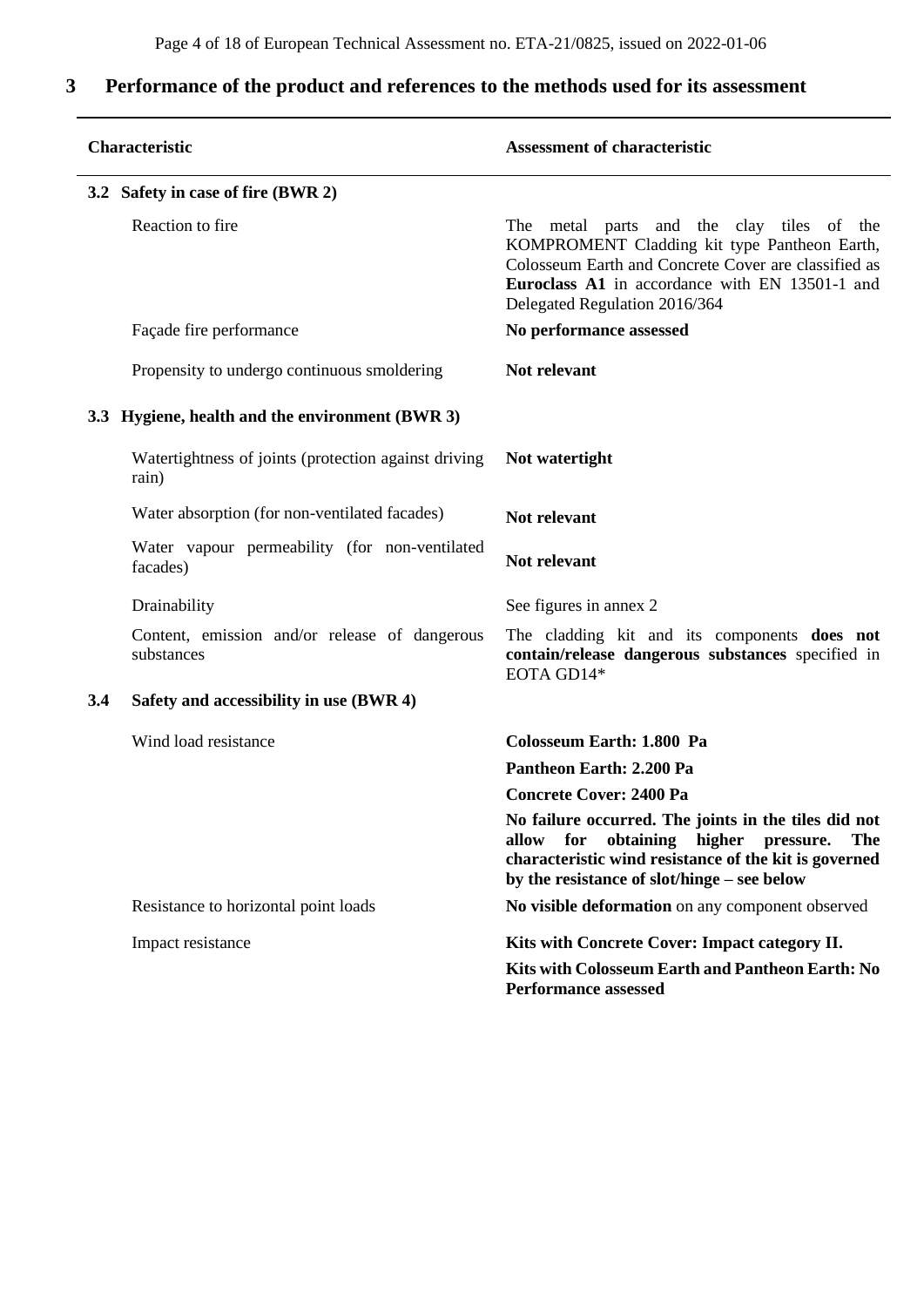| <b>Characteristic</b>                           | <b>Assessment of characteristic</b>                                                                                                                                                                             |
|-------------------------------------------------|-----------------------------------------------------------------------------------------------------------------------------------------------------------------------------------------------------------------|
| Mechanical resistance of:                       |                                                                                                                                                                                                                 |
| Cladding element                                | Bending strength:<br><b>Colosseum Earth</b><br><b>No Performance assessed</b>                                                                                                                                   |
|                                                 | <b>Pantheon Earth</b><br>No performance assessed                                                                                                                                                                |
|                                                 | <b>Concrete Cover</b><br>No performance assessed                                                                                                                                                                |
| Resistance of slot/hinge                        | <b>Colosseum Earth</b><br>$F_c$ : 745 N pr tile<br>Characteristic resistance of the kit: 8.05 kN/m <sup>2</sup> with<br>10.8 tiles per $m2$                                                                     |
|                                                 | <b>Pantheon Earth</b><br>$F_{\text{mean}}$ : 754 N pr tile<br>Characteristic resistance of the kit: 8.14 kN/m <sup>2</sup> with<br>10.8 tiles per $m2$                                                          |
|                                                 | <b>Concrete Cover</b><br>$F_{mean}$ : 791 N pr tile<br>Characteristic resistance of the kit: 9,65 kN/m <sup>2</sup> with<br>12,2 tiles per $m2$                                                                 |
| Resistance of profiles                          | 0,2% yield strength $\mathbf{R}_{p0,2} = 160 \text{ N/mm}^2$<br>Tensile strength: $R_m = 215$ N/mm <sup>2</sup><br>Elongation at break: $A_{50} = 8\%$<br>Modulus of elasticity: $E = 70.000$ N/mm <sup>2</sup> |
| Tension/pull out resistance of subframe fixings | The resistance of the slot is the determining factor and<br>therefore the tension/pull out resistance equals the<br>resistance of the slots.                                                                    |
| 3.5 Protection against noise (BWR 5)            |                                                                                                                                                                                                                 |
| Airborne sound insulation                       | No performance assessed                                                                                                                                                                                         |
| 3.6 Energy economy and heat retention (BWR 6)   |                                                                                                                                                                                                                 |
| Thermal resistance                              | No performance assessed                                                                                                                                                                                         |
| 3.7 Durability                                  |                                                                                                                                                                                                                 |
| Hygrothermal behavior                           | Not relevant. The cladding element is not known to be<br>or suspected of being sensitive to hygrothermal                                                                                                        |
| Behavior after pulsating load                   | variation<br>Not relevant. The cladding kit is not known to be or<br>suspected of being sensitive to pulsating load                                                                                             |
| Freeze-thaw resistance                          | Pantheon Earth has been tested in accordance with EN<br>539-2 and showed no damage after 150 freeze/thaw                                                                                                        |
| Behavior after immersion of water               | cycles<br>Not relevant. The cladding element is not known to be<br>or suspected of being sensitive to water                                                                                                     |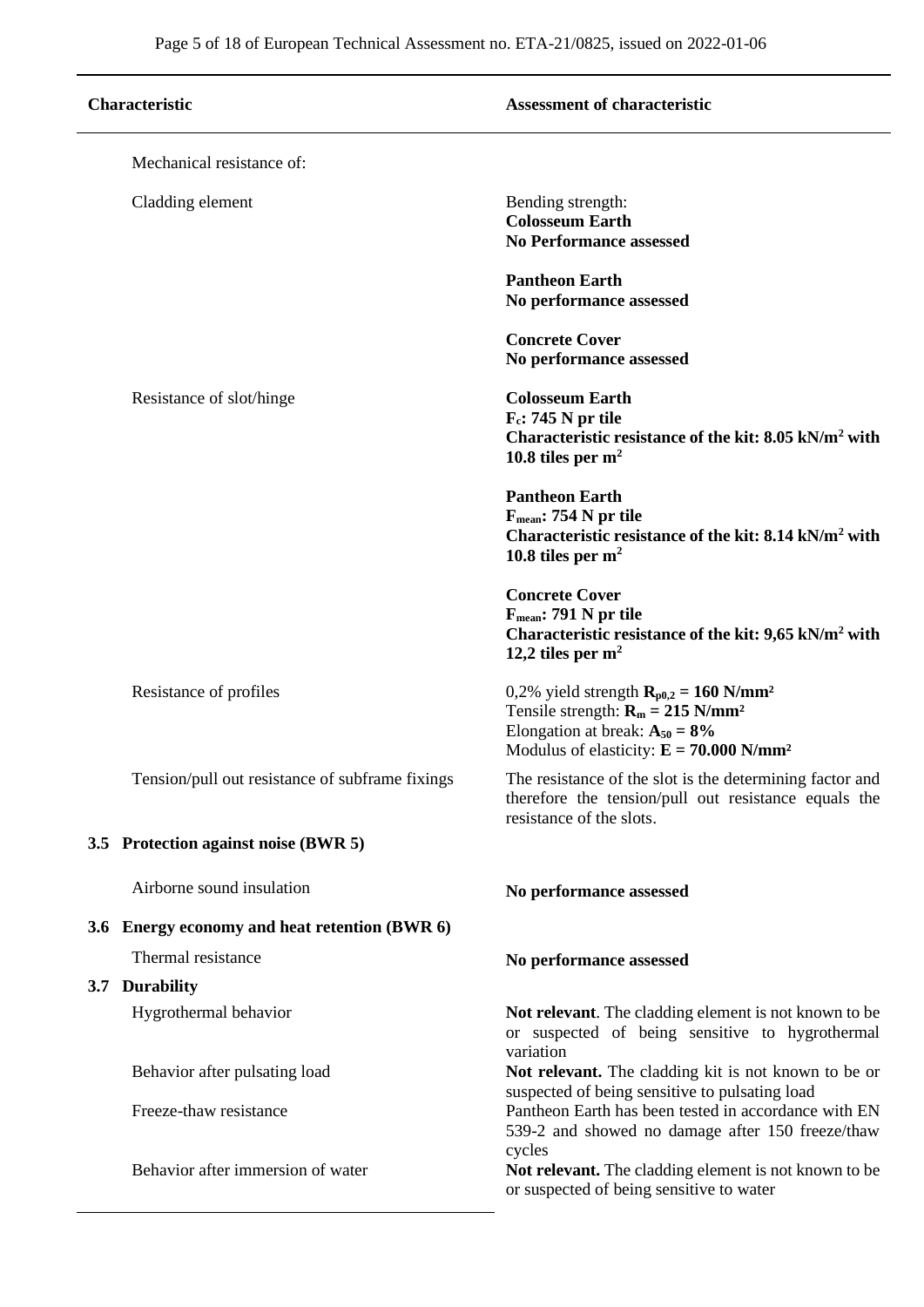| Assessment of characteristic                                                                           |
|--------------------------------------------------------------------------------------------------------|
| Not relevant. The cladding element is not known to be                                                  |
| or suspected of being sensitive to humidity                                                            |
| Not relevant The cladding element is not known to be<br>or suspected of being sensitive to temperature |
| <b>Not relevant.</b> The cladding kit is made from inorganic<br>materials                              |
| Not relevant. The cladding kit does not contain<br>polyester or other plastics                         |
| The <b>durability rating</b> of alloy AW 6060 in                                                       |
| accordance with EN 1999-1-1 is <b>B</b>                                                                |
| Normally additional corrosion protection is not                                                        |
| needed for atmospheric exposure in rural,<br>industrial/urban and marine conditions according to       |
| table D.1 of EN 1999-1-1                                                                               |
|                                                                                                        |

\*) In accordance with http://europa.eu.int-/comm/enterprise/construction/internal/dangsub/dangmain.htm In addition to the specific clauses relating to dangerous substances contained in this European Technical Assessment, there may be other requirements applicable to the products falling within its scope (e.g. transposed European legislation and national laws, regulations and administrative provisions). To meet the provisions of the EU Construction Products Regulation, these requirements need also to be complied with, when and where they apply.

\*\*) See additional information in section 3.8 – 3.9.

### **3.8 Methods of verification**

The product is fully covered by EAD 090062-00-0404. According to the Regulation (EU) No 305/2011.

### **3.9 General aspects related to the fitness for use of the product**

The European Technical Assessment is issued for the product based on agreed data/information, deposited with ETA-Danmark, which identifies the product that has been assessed and judged. Changes to the product or production process, which could result in this deposited data/information being incorrect, should be notified to ETA-Danmark before the changes are introduced. ETA-Danmark will decide if such changes affect the ETA and consequently the validity of the CE marking based on the ETA and if so whether further assessment or alterations to the ETA, shall be necessary.

The KOMPROMENT cladding kits type Pantheon Earth, Colosseum Earth and Concrete Cover are manufactured in accordance with the provisions of this European Technical Assessment using the manufacturing processes as identified in the inspection of the plant by the notified inspection body and laid down in the technical documentation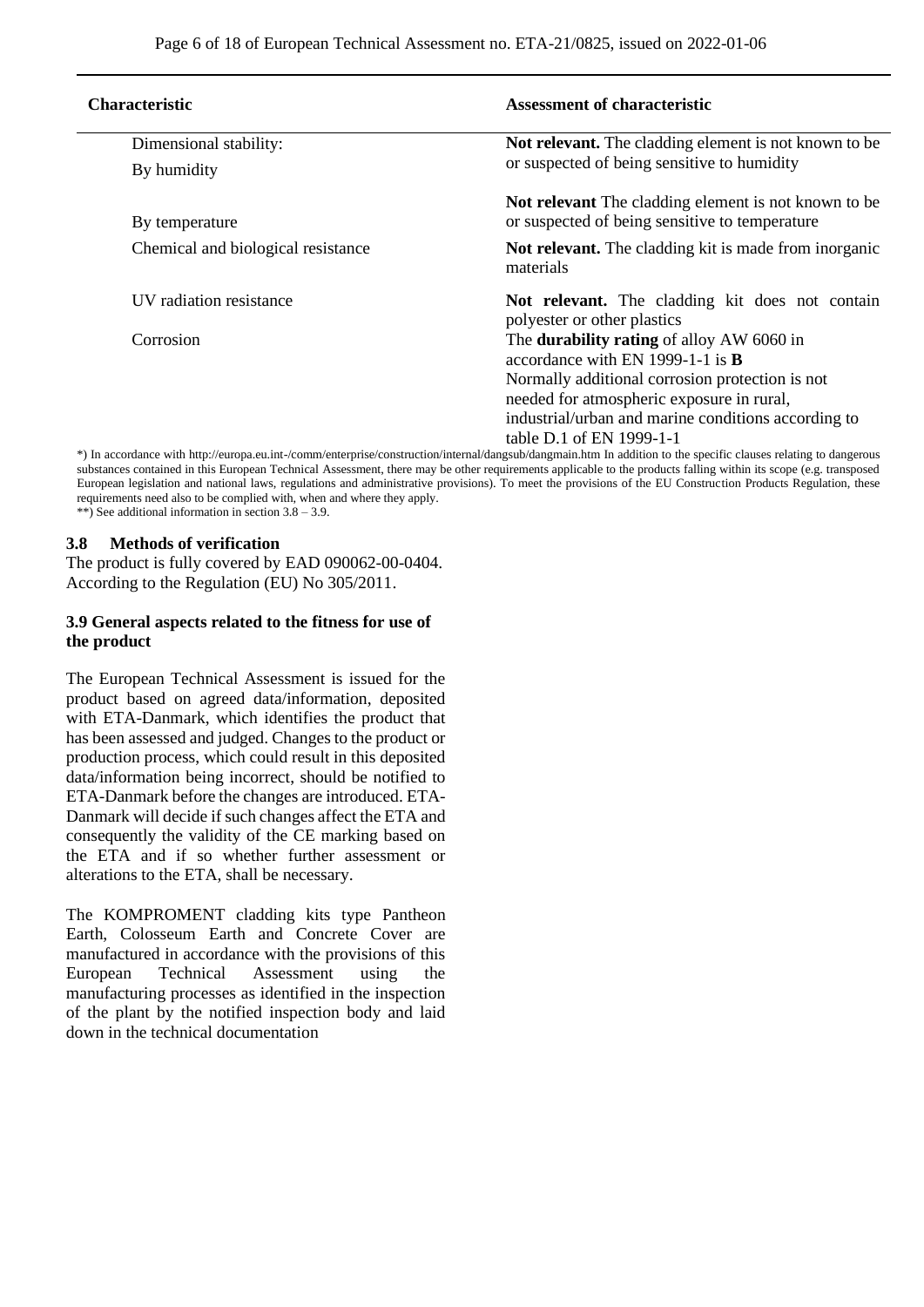# **4 Assessment and verification of constancy of performance (hereinafter AVCP) system applied, with reference to its legal base 4.1 AVCP system**

According to the decision 2003/640/EC of the European Commission, as amended by 2001/596/EC, the system(s) of assessment and verification of constancy of performance (see Annex V to Regulation (EU) No  $305/2011$ ) is 2+.

# **5 Technical details necessary for the implementation of the AVCP system, as provided for in the applicable EAD**

Technical details necessary for the implementation of the AVCP system are laid down in the control plan deposited at ETA-Danmark prior to CE marking.

Issued in Copenhagen on 2022-01-06 by

Thomas Bruun Managing Director, ETA-Danmark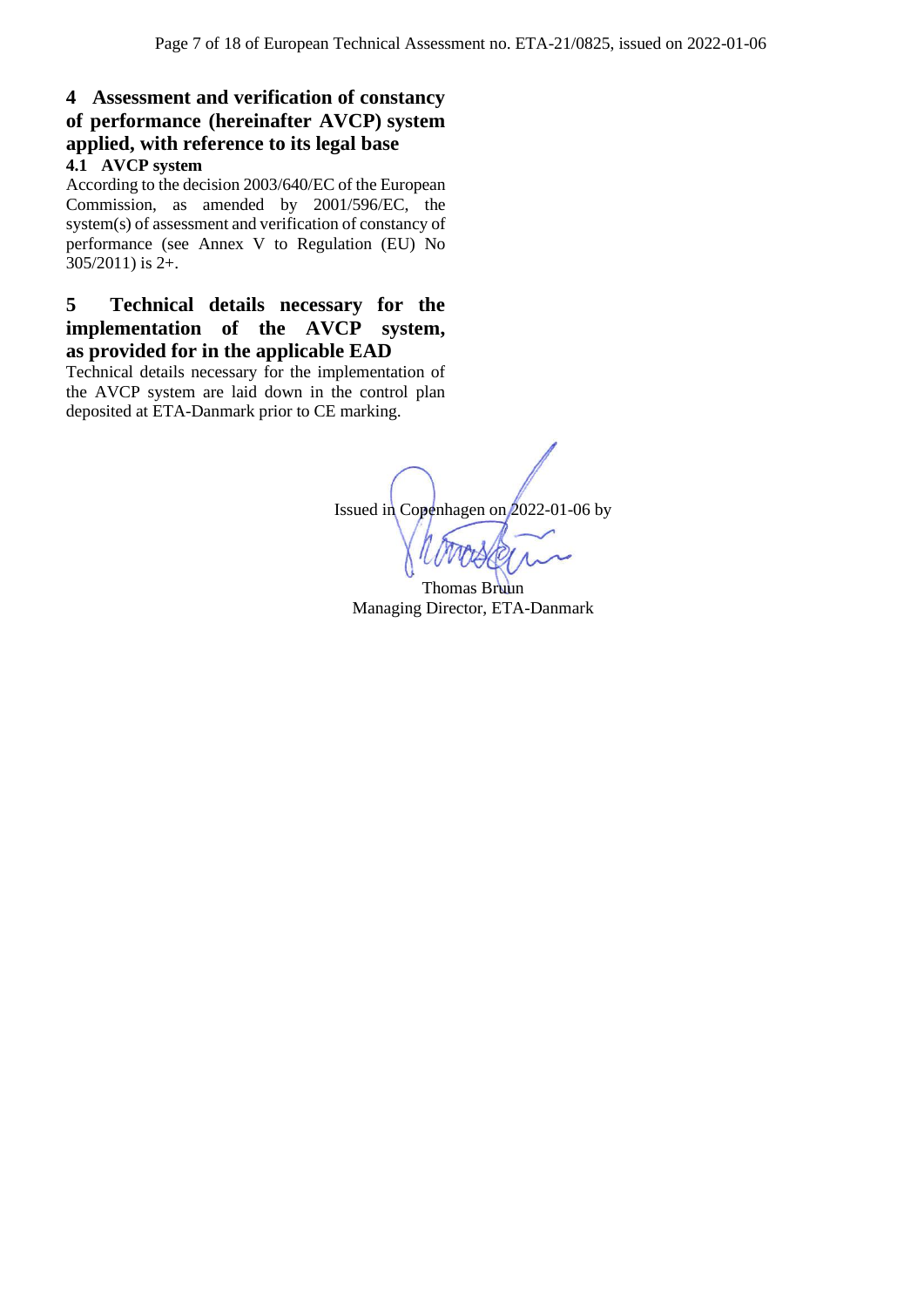

# **Pantheon Earth**





**Cladding elements**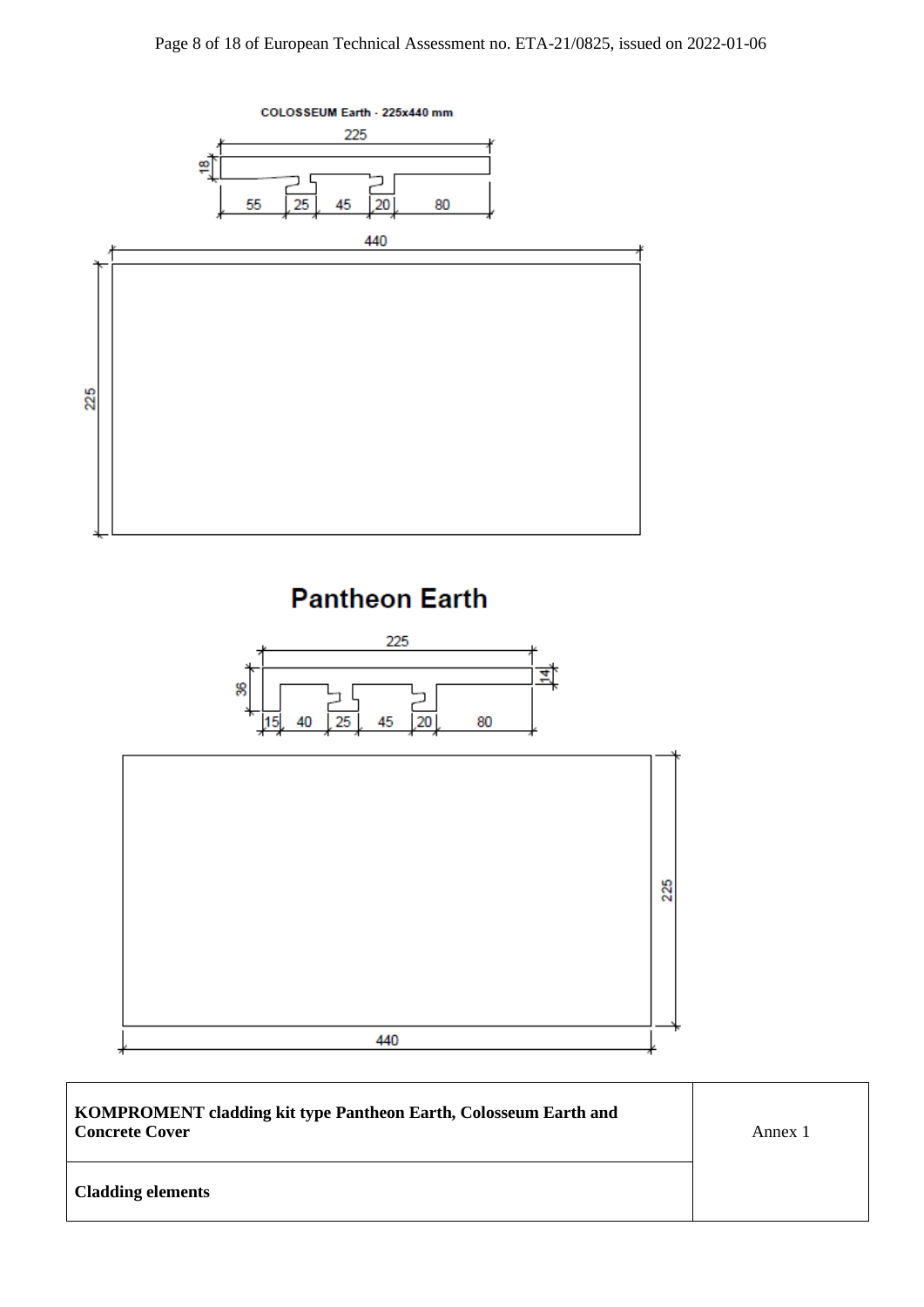## Page 9 of 18 of European Technical Assessment no. ETA-21/0825, issued on 2022-01-06



Length, L1: 170 mm  $\pm$  4 mm Width, Cw:  $420$  mm  $\pm$  3 mm Thickness: Top 18 mm, bottom 14 mm Squareness < 4 mm Class T5 according to EN 490 Water absorption  $\leq 7\%$ 

| <b>Cladding elements</b> | KOMPROMENT cladding kit type Pantheon Earth, Colosseum Earth and<br><b>Concrete Cover</b> | Annex 2 |
|--------------------------|-------------------------------------------------------------------------------------------|---------|
|                          |                                                                                           |         |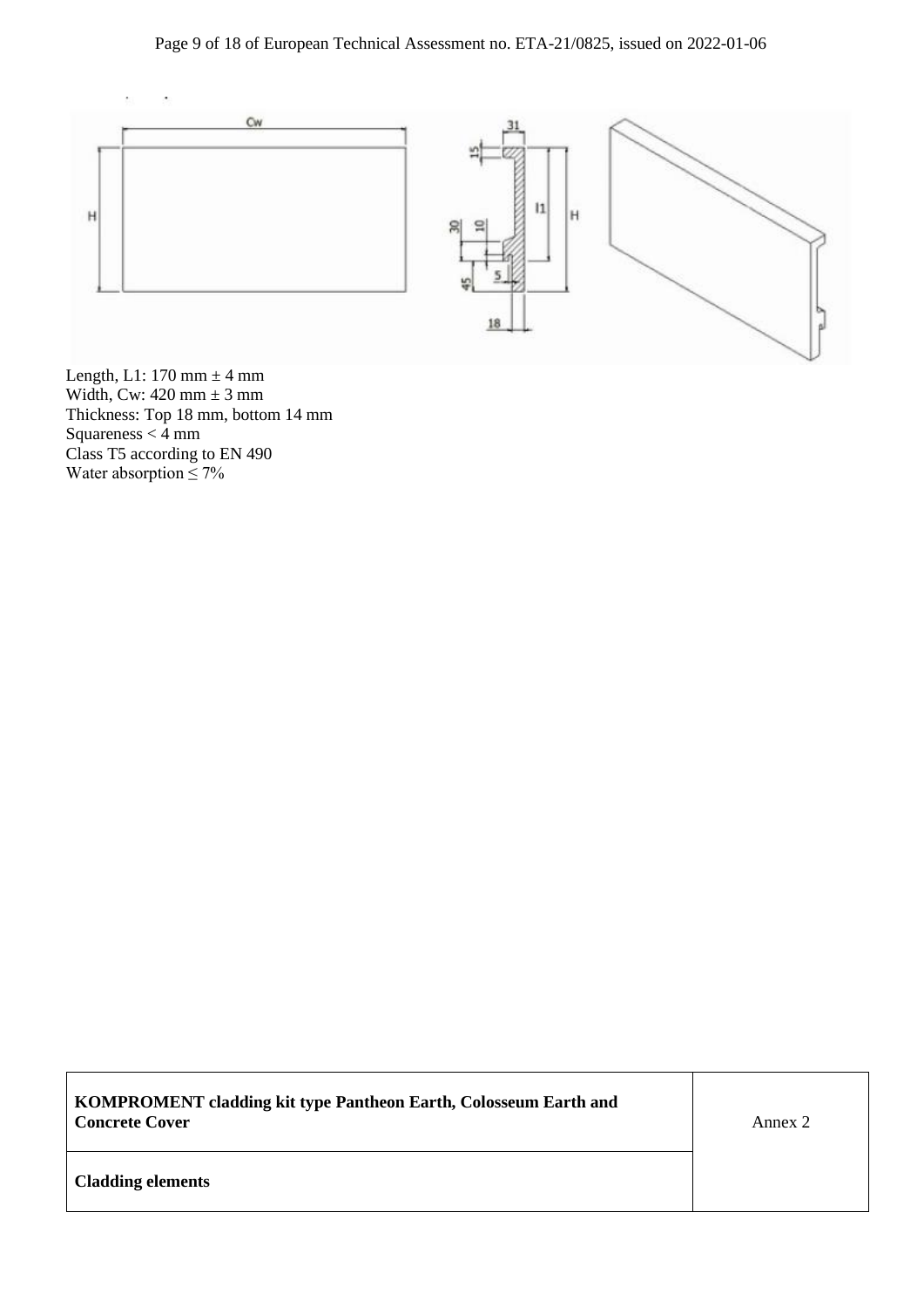

Colosseum Earth tiles is a rough ceramic product and has the small distinctive features that characterise this natural product. There will be<br>variation in the surface and size of each tile.

The following points must be observed to achieve optimal results:

- Colosseum Earth tiles MUST be mixed from multiple pallets to achieve the desired color variation (Min 4-6 pallets).

- Colosseum Earth is a ceramic product and breakage on corners and edges will appear as a natural part of the tiles.<br>- Recommended bond: Wild bond.

- Recommended minimum tile width for adjustments = 100 mm

- Max batten distance: 210 mm (Standard)

- Minimum batten distance: 190 mm

#### Gluing of tiles:

In situations where the use of Komproment façade adhesive is required, it is important to always glue tile to tile.



| <b>KOMPROMENT cladding kit type Colosseum Earth</b> | Annex 3 |
|-----------------------------------------------------|---------|
| <b>Drainability</b>                                 |         |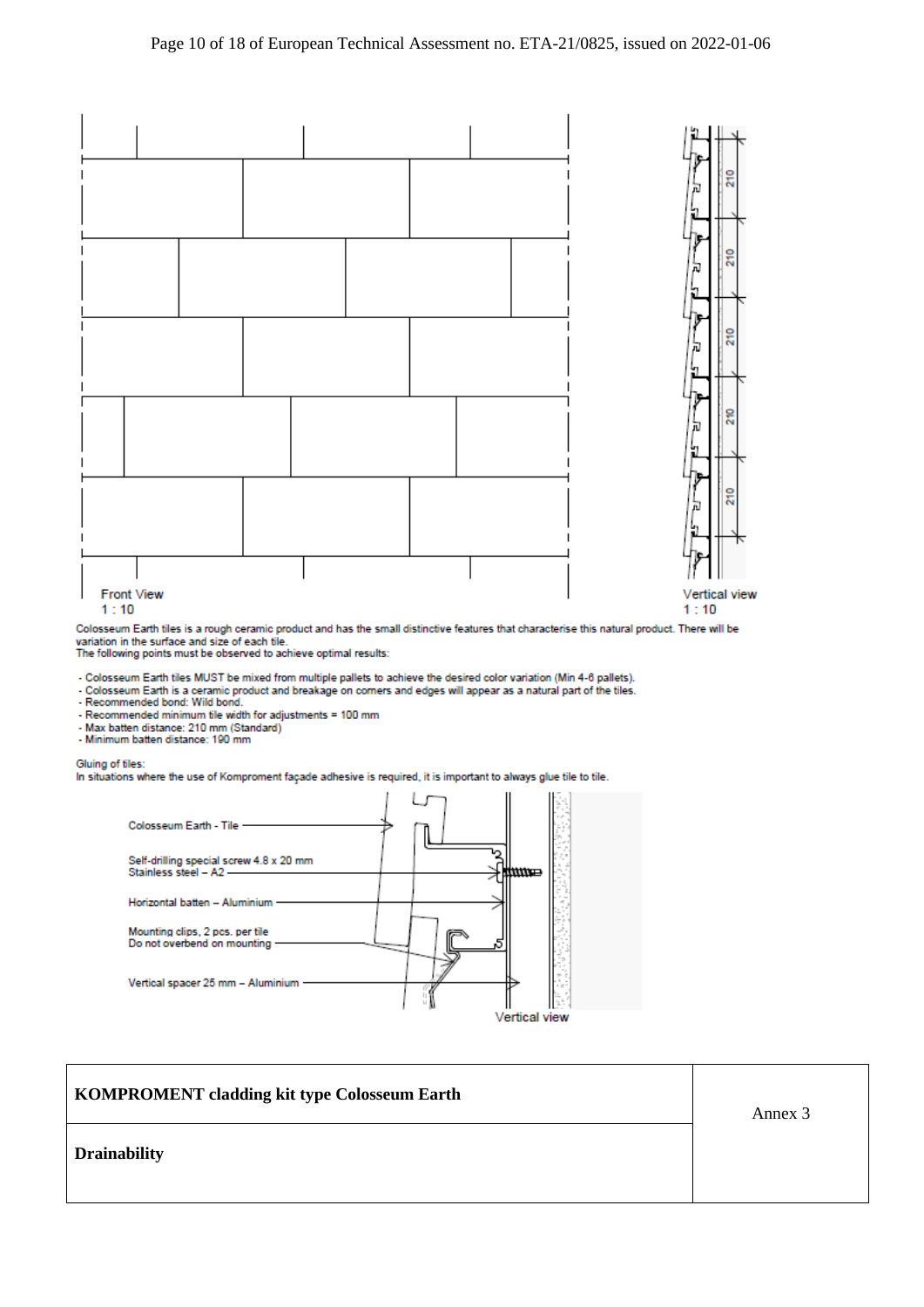

Pantheon Earth tiles is a rough ceramic product and has the small distinctive features that characterise this natural product. There will be removements and size of each tile.<br>The following points must be observed to achieve optimal results:

- Pantheon Earth tiles MUST be mixed from multiple pallets to achieve the desired color variation (Min 4-6 pallets).

- Pantheon Earth is a ceramic product and breakage on corners and edges will appear as a natural part of the tiles.

- Recommended bond: Wild bond.

- Recommended minimum tile width for adjustments = 100 mm
- Max batten distance: 210 mm (Standard)
- Minimum batten distance: 190 mm

#### Gluing of tiles:

In situations where the use of Komproment façade adhesive is required, it is important to always glue tile to tile.



| <b>KOMPROMENT cladding kit type Pantheon Earth</b> | Annex 4 |
|----------------------------------------------------|---------|
| <b>Drainability</b>                                |         |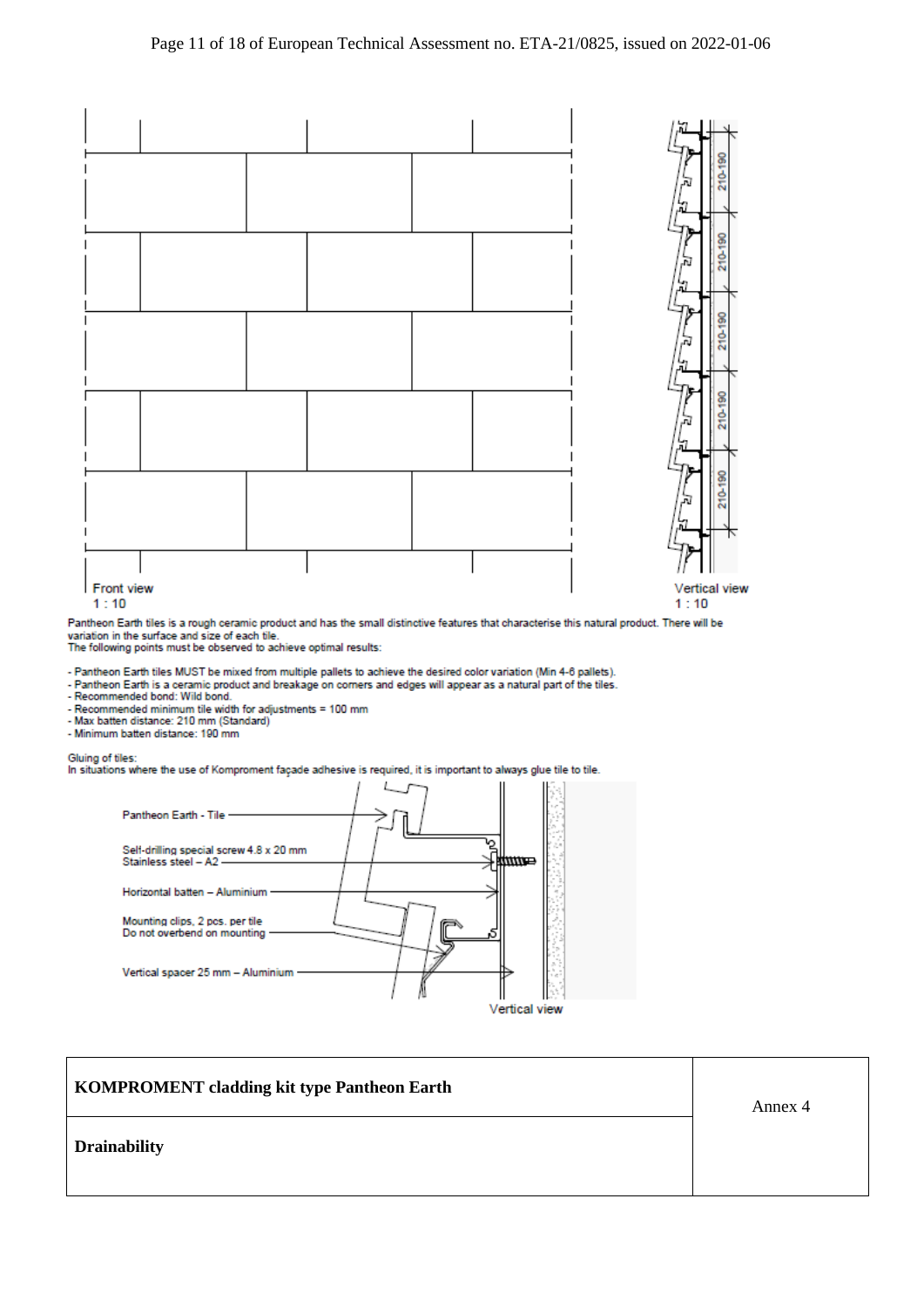

| <b>KOMPROMENT cladding kit type Concrete Cover</b> | Annex 5 |
|----------------------------------------------------|---------|
| <b>Drainability</b>                                |         |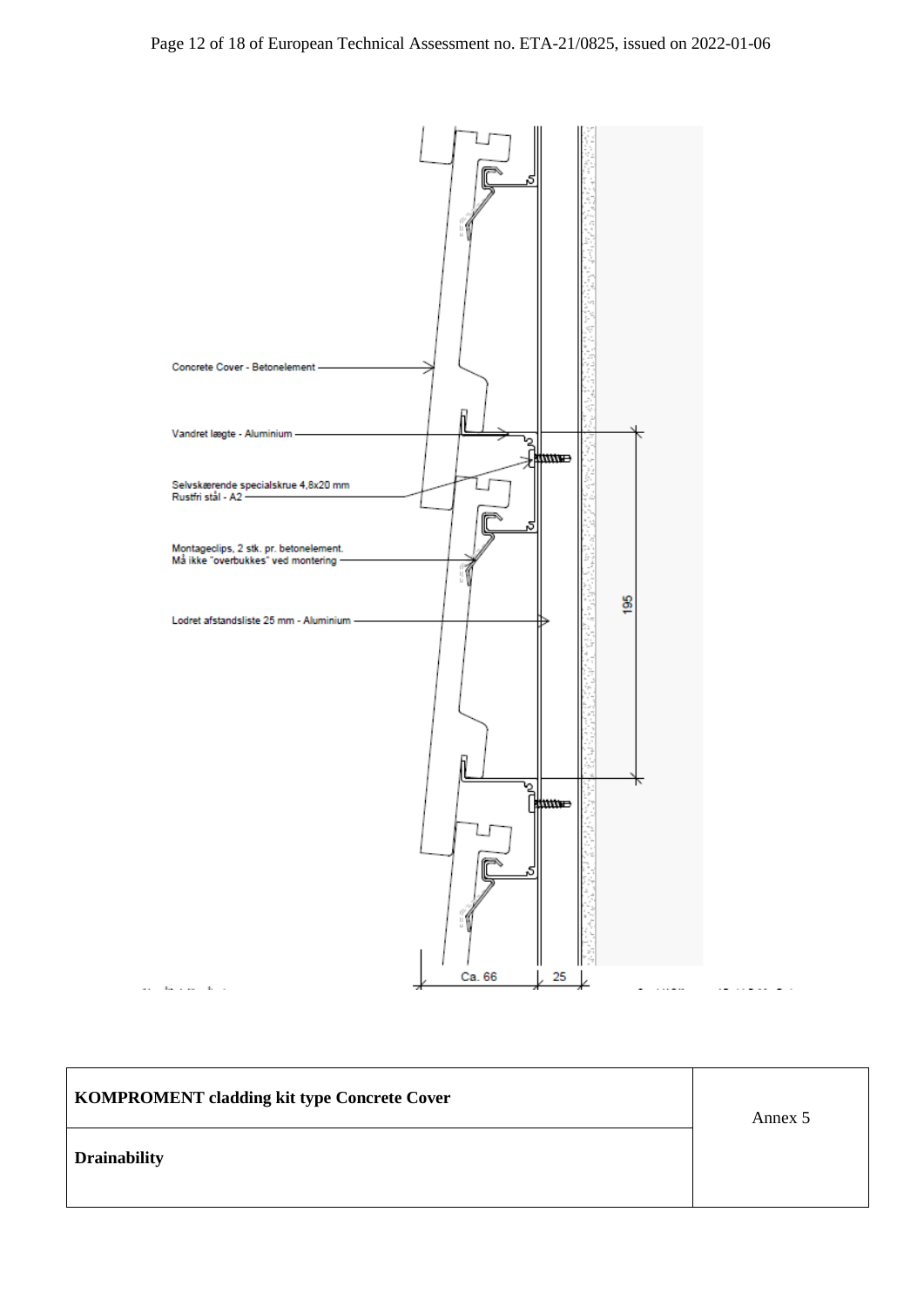## Page 13 of 18 of European Technical Assessment no. ETA-21/0825, issued on 2022-01-06



# **KOMPROMENT cladding kit type Pantheon Earth, Colosseum Earth and Concrete Cover** Annex 6 **Installation examples** Corner with siding – horizontal installation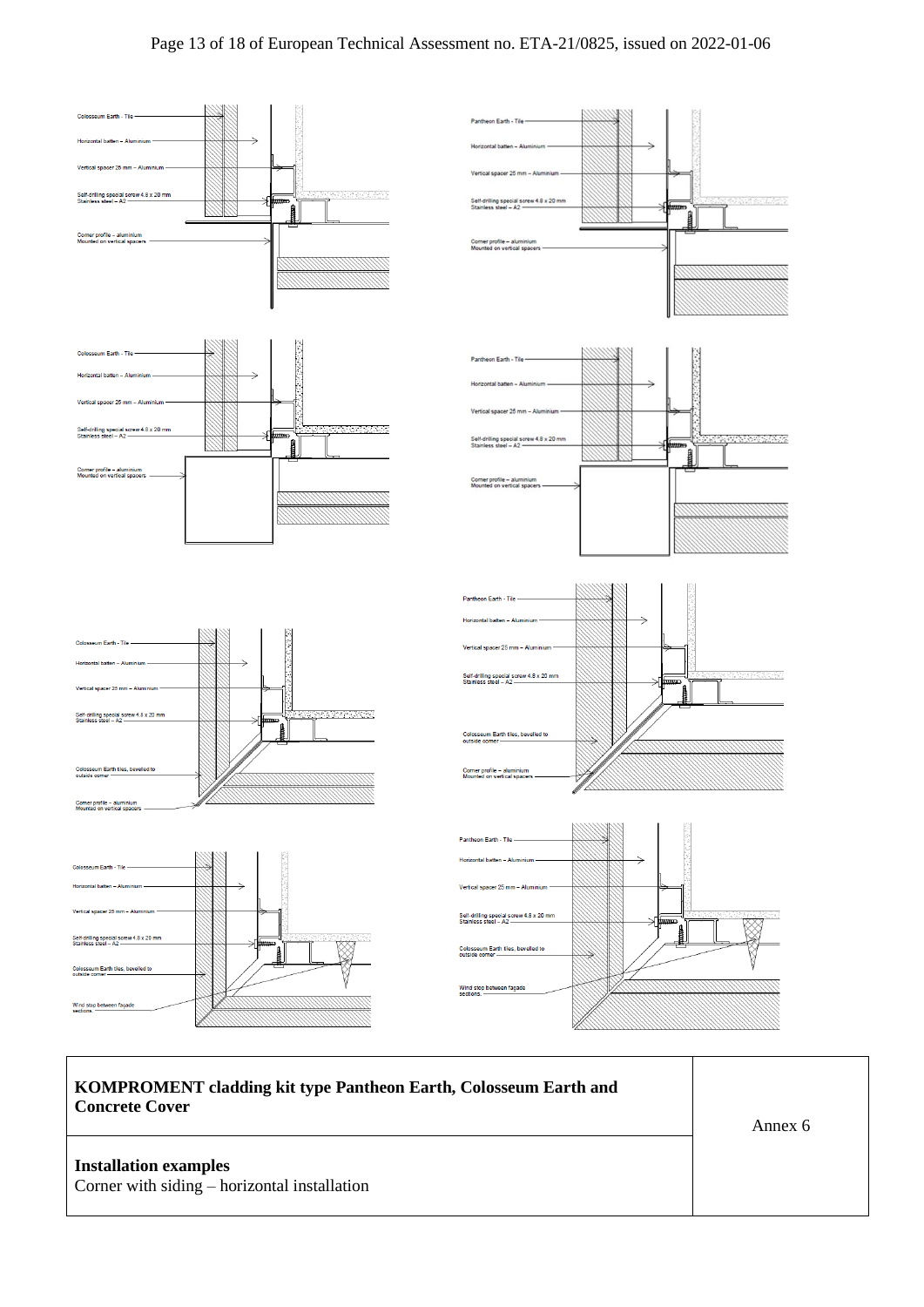

**KOMPROMENT cladding kit type Pantheon Earth, Colosseum Earth and Concrete Cover** Annex 7 **Installation examples** Corner with siding – horizontal installation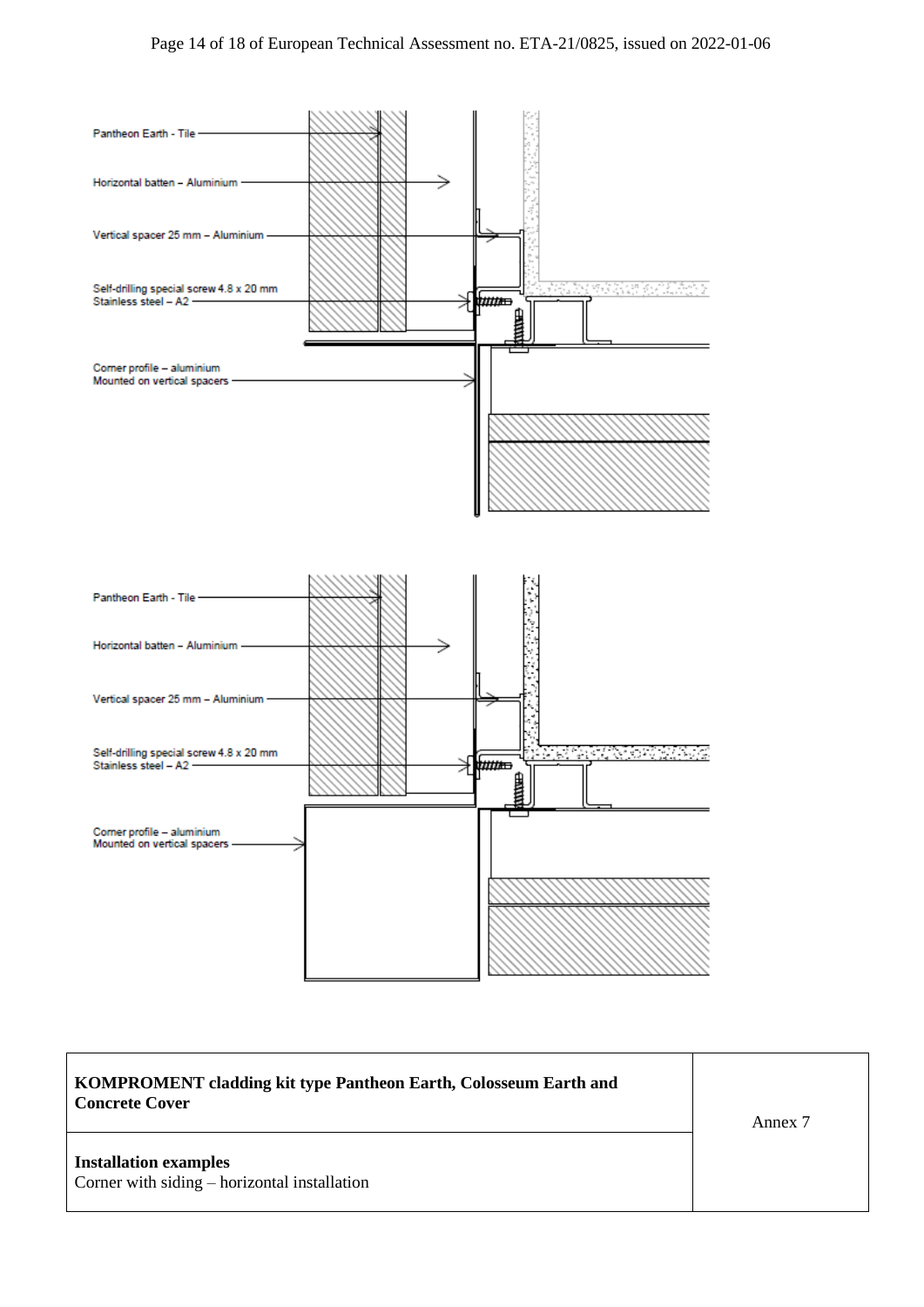## Page 15 of 18 of European Technical Assessment no. ETA-21/0825, issued on 2022-01-06

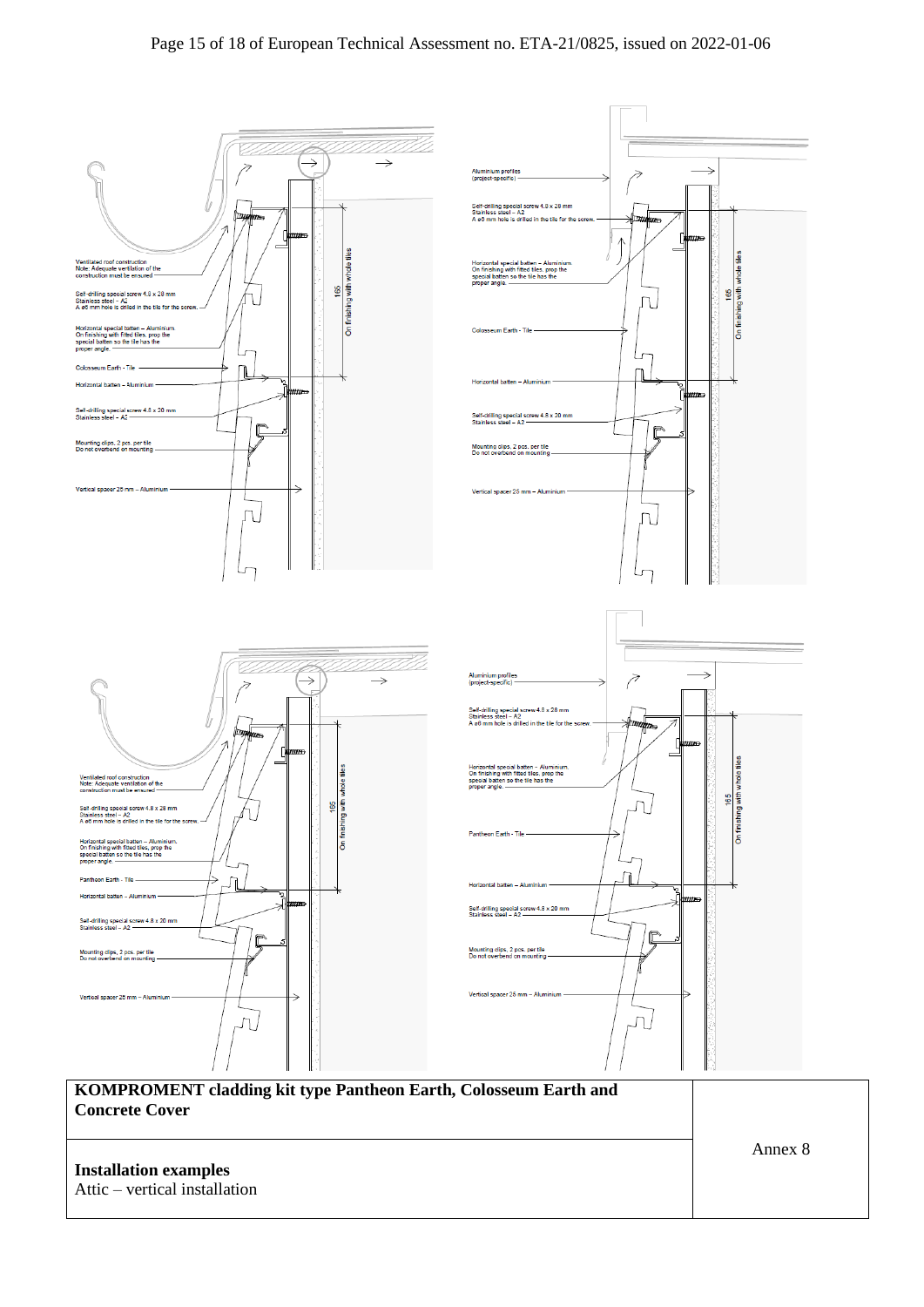## Page 16 of 18 of European Technical Assessment no. ETA-21/0825, issued on 2022-01-06



## **KOMPROMENT cladding kit type Pantheon Earth, Colosseum Earth and Concrete Cover**

## **Installation examples**

Side window connection – vertical and horizontal installation

Annex 9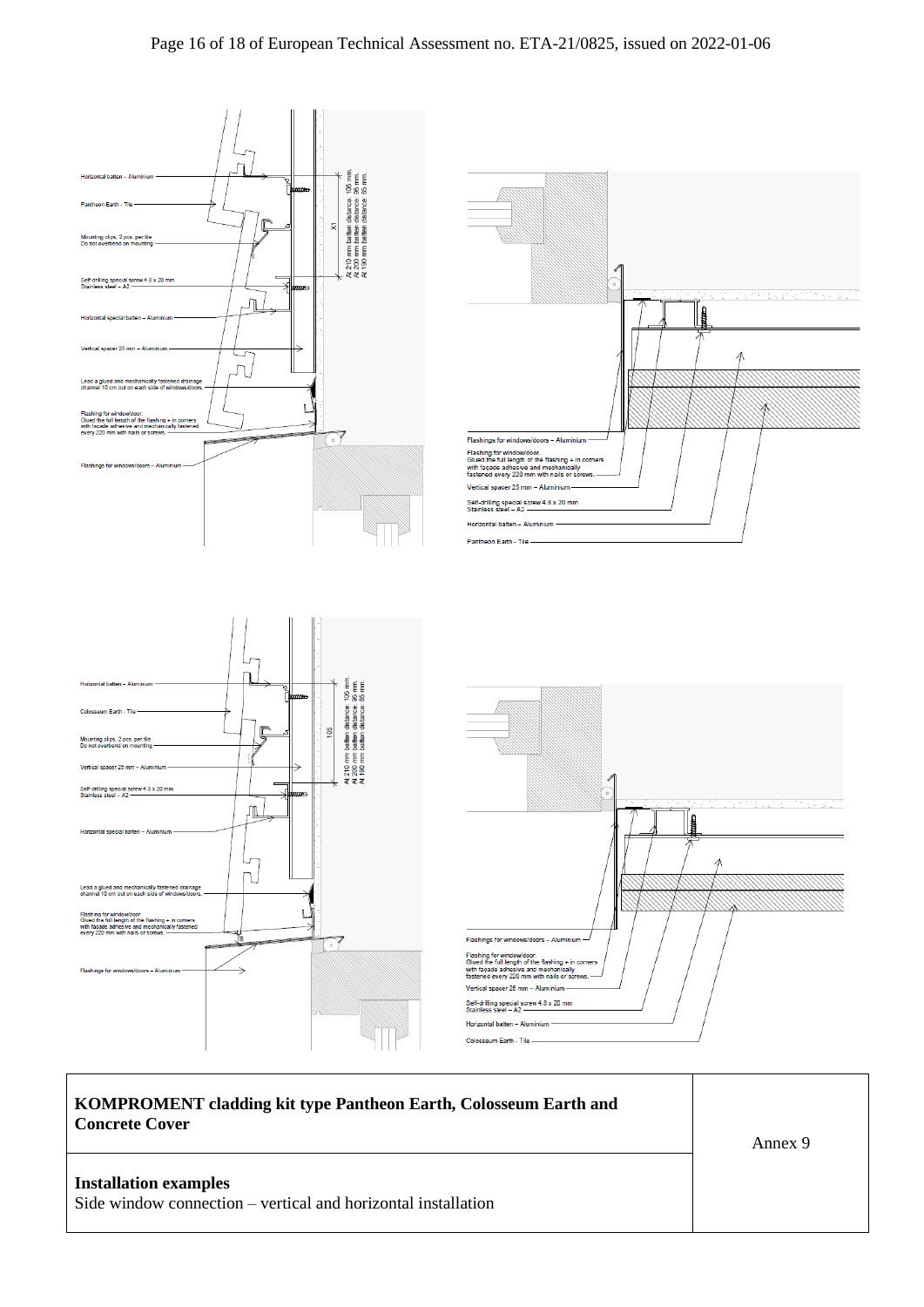ly-76888 mm4  $1x - 161528$  mm4 Ey=34.37 mm<br>Ex=34.92 mm



| KOMPROMENT cladding kit type Pantheon Earth, Colosseum Earth and<br><b>Concrete Cover</b> | Annex 10 |
|-------------------------------------------------------------------------------------------|----------|
| <b>Horizontal subframe</b>                                                                |          |